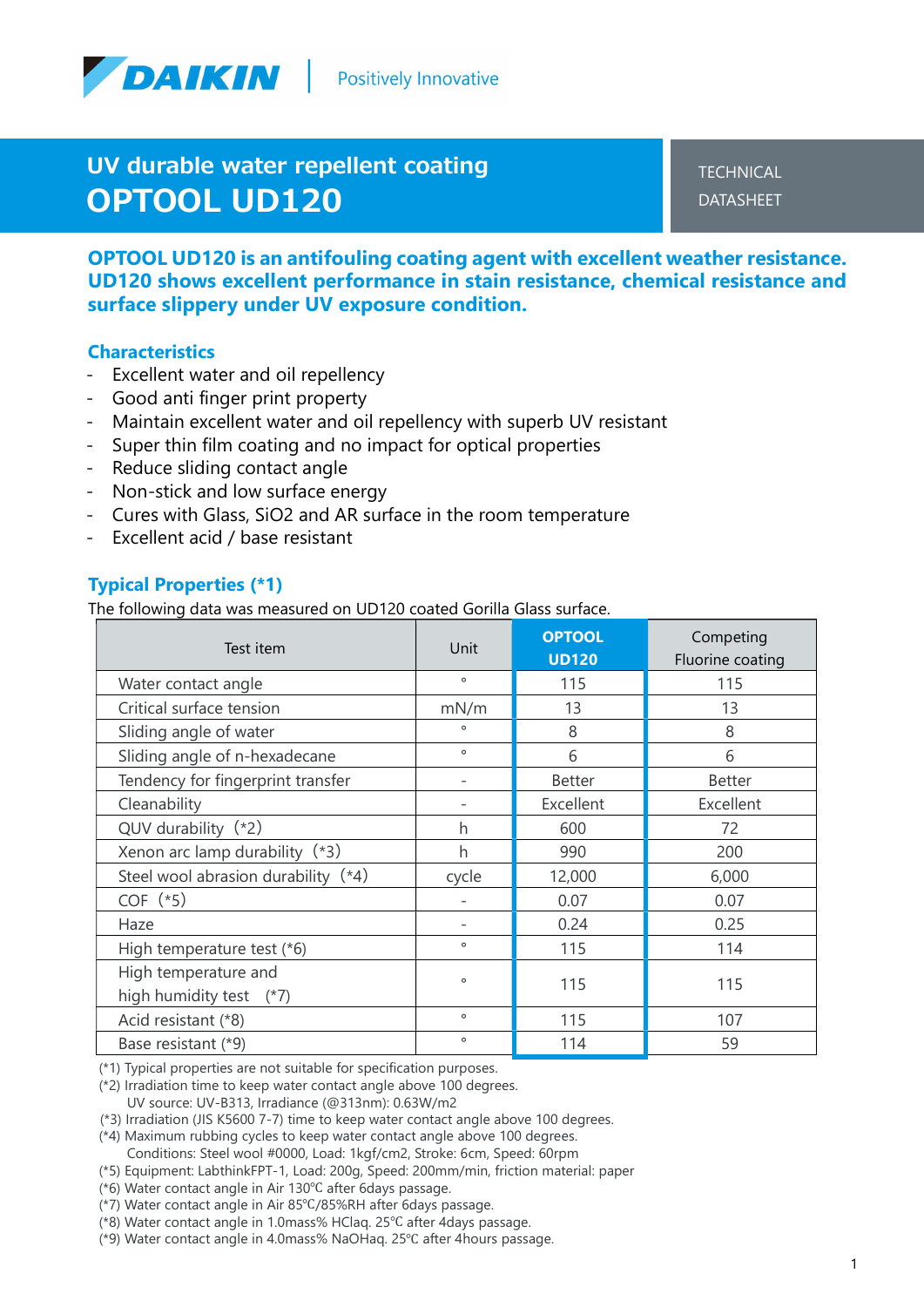

# Accelerated weathering test (QUV)



## Accelerated weathering test(Xenon, JIS K5600 7-7)